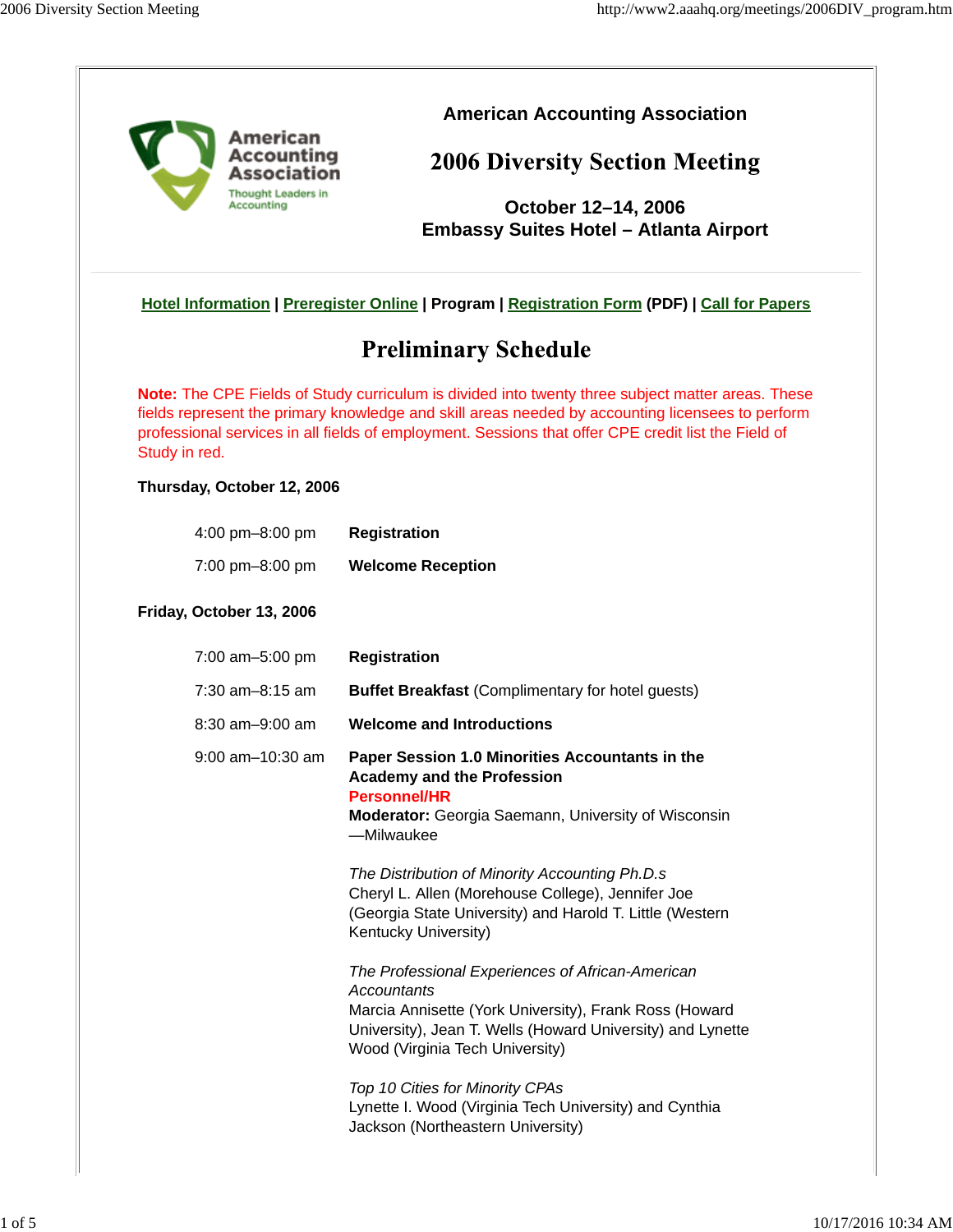| 10:30 am-10:45 am Break |                                                                                                                                                                                                                                                              |
|-------------------------|--------------------------------------------------------------------------------------------------------------------------------------------------------------------------------------------------------------------------------------------------------------|
| 10:45 am-12:15 pm       | <b>Concurrent Session 1.1 Tax Matters</b><br><b>Taxes</b><br><b>Moderator:</b> Mark Dawkins, University of Georgia                                                                                                                                           |
|                         | The Impact of Income Tax Rates on the Economic<br>Development of Botswana<br>Bonu N. Swami (University of Botswana) and Pedro P.<br>Motau (University of Botswana)                                                                                           |
|                         | Tax Exemption and Racially Discriminatory Private Schools<br>in the United States: 1945-1982<br>Gwendolyn McFadden-Wade (North Carolina A&T<br>University) and Jean Wells (Howard University)                                                                |
|                         | Tax Service Fees and Auditor Independence: Evidence<br>from Going-Concern Audit Opinions Prior to Bankruptcy<br>Filings<br>Dahlia Robinson (Arizona State University)                                                                                        |
|                         | <b>Concurrent Session 1.2 Issues in Higher Education</b><br><b>Administrative Practice</b><br>Moderator: Kevin L. James, Middle Tennessee State<br>University                                                                                                |
|                         | Academic Accreditation at Historically Black Colleges and<br>Universities: The Role of Accounting and Governance<br>Factors<br>Kathryn K. Epps (Kennesaw State University), Cheryl L.<br>Allen (Morehouse College) and L. Buky Folami (Bryant<br>University) |
|                         | <b>HCBU Accounting Programs on the Move</b><br>Charles Malone (Bentley College), Diana Robinson (North<br>Carolina A&T University) and Akhilesh Chandra (University<br>of Akron)                                                                             |
|                         | Equality of Opportunity, Affirmative Action and Business<br><b>College Admissions</b><br>Matt Anderson (Michigan State University)                                                                                                                           |
| 12:30 pm-2:00 pm        | Luncheon - Speaker: Dr. Johnnie L. Clark<br><b>Personal Development</b><br>Retired Accounting Professor and Practitioner                                                                                                                                     |
| 2:00 pm-3:30 pm         | <b>Concurrent Sessions 2.1 Financial Reporting and</b><br><b>Investor Behavior</b><br><b>Finance</b><br>Moderator: Raymond Elson, Valdosta State University                                                                                                  |
|                         | Assessing the Relative Predictive Ability, Valuation<br>Relevance, Informativeness, and Persistence of S&P's<br>Core Earnings, GAAP Operating Earnings, and I/B/E/S Pro<br>Forma Earnings                                                                    |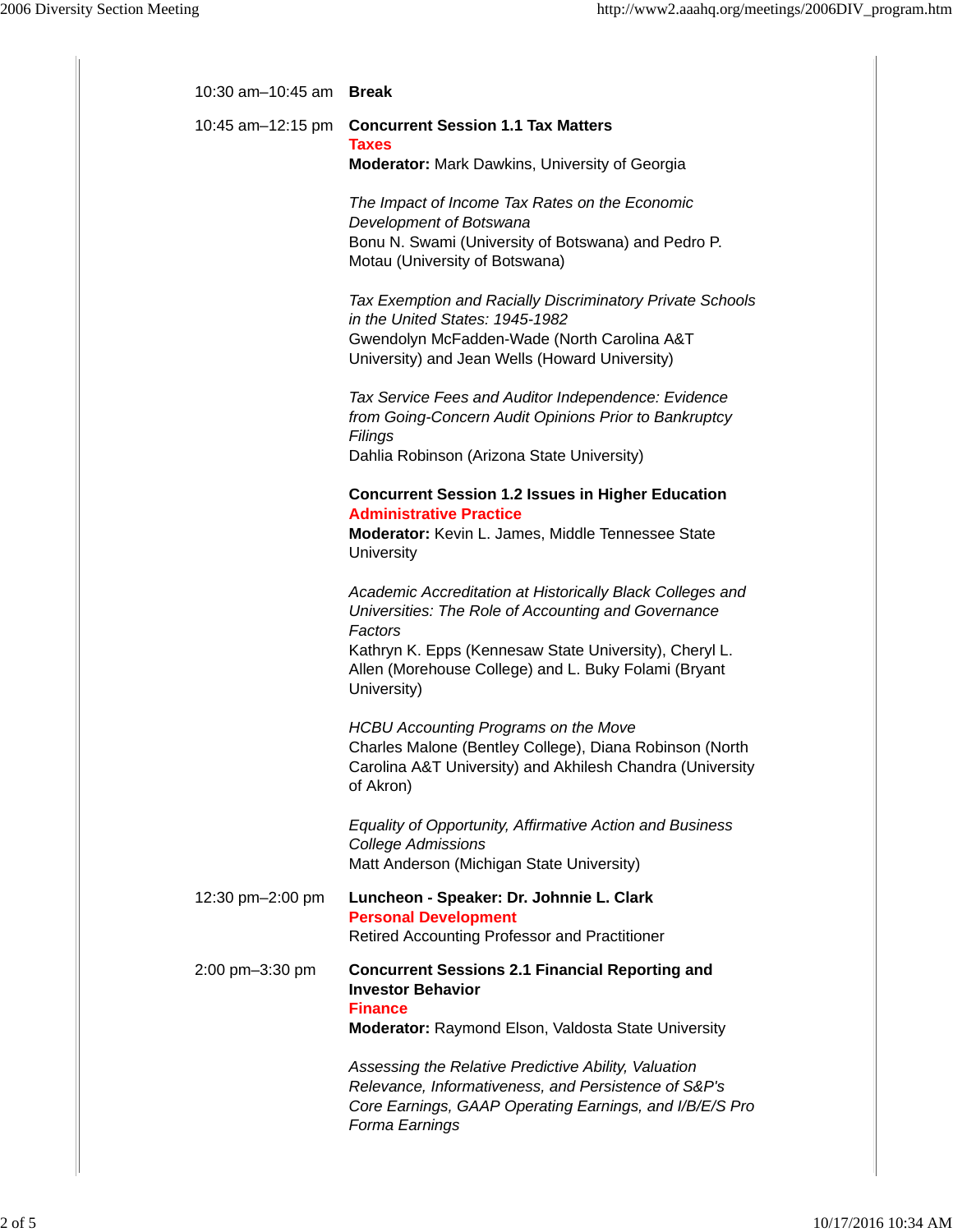|                 | Mark Dawkins (University of Georgia)                                                                                                                                                                       |
|-----------------|------------------------------------------------------------------------------------------------------------------------------------------------------------------------------------------------------------|
|                 | Us vs Them: Perceptions of Financial Statements<br>Steve Olshewsky (Temple University)                                                                                                                     |
|                 | Arbitrage Opportunities In Intraday Trading Between<br>Futures, Options And Cash Markets - Case Study on NSE<br>India<br>Hiren M. Maniar (Bhavnagar University) and Rajesh Bhatt<br>(Bhavnagar University) |
|                 | <b>Concurrent Session 2.2 Accounting Development</b><br><b>Accounting</b><br>Moderator: Georgia Saemann, University of Wisconsin<br>-Milwaukee                                                             |
|                 | Forensic Accounting, Evolution, Need and Application in<br>Botswana<br>Bonu N. Swami (University of Botswana) and Ernest G.<br>Kitindi (University of Botswana)                                            |
|                 | Who's Voice is it Anyway? Rethinking the Oral History<br>Method in Accounting Research on Race/Ethnicity<br>Soon Nam Kim (University of Saskatchewan)                                                      |
|                 | Require Pictures of the Board of Directors?<br>Wanda K. Causseaux (Valdosta State University), Leisa L.<br>Marshall (Valdosta State University), and Tim R. Wiseman<br>(Webber International University)   |
| 3:30 pm-3:45 pm | <b>Break</b>                                                                                                                                                                                               |
| 3:45 pm-5:00 pm | Paper Session 2.0 Career Choice and Workplace<br><b>Considerations</b><br><b>Personnel/HR</b><br>Moderator: Kathryn K. Epps, Kennesaw State University                                                     |
|                 | Minority Students' Perception of The Introductory<br>Accounting Course and The Choice of Accounting as a<br>Major<br>Nana Amoah (Morgan State University) and Abdul Aziz<br>(Morgan State University)      |
|                 | Race and Work Values and Accounting as a Career<br>Choice<br>Kevin L. James (Middle Tennessee State University) and<br>Cecil Hill (Jackson State University)                                               |
|                 | Potential for Failure in the Audit Industry if the Economy<br><b>Declines</b><br>Lisa Owens (Clemson University)                                                                                           |
| 5:15 pm-6:15 pm | <b>General Session: The Use of Cases in Teaching</b><br><b>Accounting</b><br><b>Communications</b>                                                                                                         |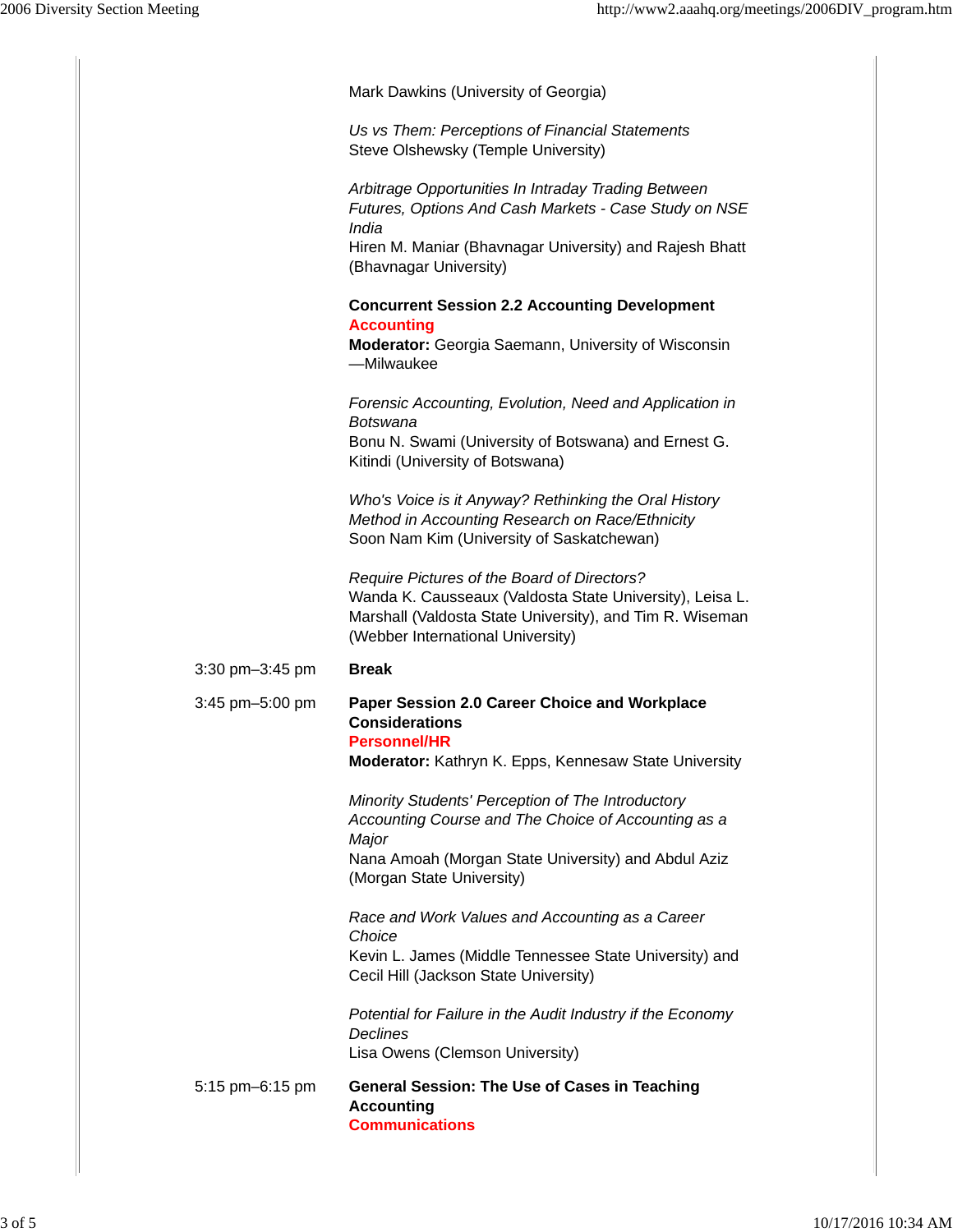|                                | Moderator: Emmanuel O. Onifade, Morehouse College<br>Speaker: William Stammerjohn, Louisiana Tech                                                                                                                                                                                                                                            |
|--------------------------------|----------------------------------------------------------------------------------------------------------------------------------------------------------------------------------------------------------------------------------------------------------------------------------------------------------------------------------------------|
| 5:15 pm-6:15 pm                | <b>Forum Papers</b><br><b>Accounting</b>                                                                                                                                                                                                                                                                                                     |
|                                | Impact of Block Trading in Futures and Options Market<br>Hiren M. Maniar (Bhavnagar University) CPAs vs<br>Attorney's Evaluation of Tax Matters: Rules vs Concepts<br>Steve Olshewsky (Temple University)                                                                                                                                    |
| 6:00 pm-7:30 pm                | <b>Reception: Sponsored by Ernst and Young</b>                                                                                                                                                                                                                                                                                               |
| Saturday, October 14, 2006     |                                                                                                                                                                                                                                                                                                                                              |
| 7:00 am-11:30 am               | <b>Registration</b>                                                                                                                                                                                                                                                                                                                          |
| $8:00$ am $-8:50$ am           | <b>Buffet Breakfast (Complimentary for hotel guests)</b>                                                                                                                                                                                                                                                                                     |
| $9:00$ am $-10:00$ am          | Panel Session 1.0 Increasing the Success of Minority<br><b>Faculty in the Accounting Education Process</b><br><b>Business Management &amp; Organization</b><br>Moderator: Clarence Coleman, Winthrop University                                                                                                                              |
|                                | <b>Panelists:</b>                                                                                                                                                                                                                                                                                                                            |
|                                | Clarence Coleman (Winthrop University)<br>Mark Dawkins (University of Georgia)<br>Maria Caban-Garcia (University of South<br>Florida)<br>Ida Robinson-Backmon (North Carolina A&T<br><b>State University</b><br>Tony Tinker (Baruch College)                                                                                                 |
| 10:00 am-10:30 am <b>Break</b> |                                                                                                                                                                                                                                                                                                                                              |
| 10:30 am-12:30 pm              | <b>Panel Session 2.0 Roundtable of Journal Editors</b><br><b>Specialized Knowledge and Applications</b><br>Moderator: Cheryl L. Allen, Morehouse College                                                                                                                                                                                     |
|                                | <b>Panelists:</b>                                                                                                                                                                                                                                                                                                                            |
|                                | Paul Williams, University of North Carolina:<br><b>Accounting and Public Interest</b><br>Gary Previtts, Case Western University:<br><b>Research in Accounting Regulation</b>                                                                                                                                                                 |
| 11:45 am-1:00 pm               | <b>Business Meeting</b>                                                                                                                                                                                                                                                                                                                      |
| $1:00$ pm                      | <b>Box Lunch</b>                                                                                                                                                                                                                                                                                                                             |
|                                | American Accounting Association is registered with the National Association of State<br>Boards of Accountancy (NASBA), as a sponsor of continuing professional education<br>on the National Registry of CPE Sponsors. State boards of accountancy have final<br>authority on the acceptance of individual courses for CPE credit. Complaints |